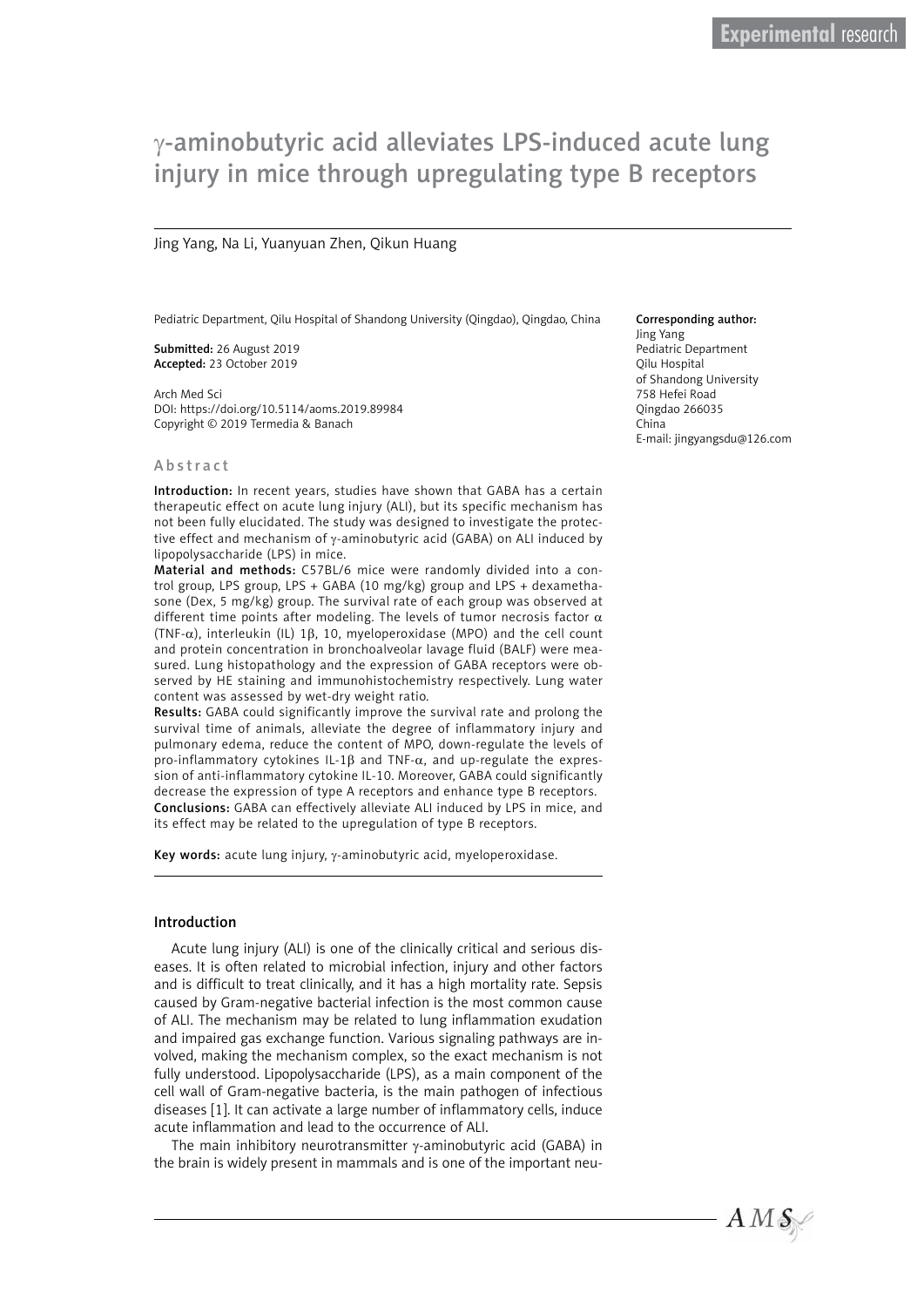rotransmitters in the lung [2]. Studies have shown that GABA not only is involved in the process of proliferation, regulation, differentiation and maturity of epithelial cells [3, 4], but also may improve mucosal immune function, anti-aging, anti-tumor and other effects under the mediation of the GABA receptor [5, 6]. In recent years, studies have shown that GABA has a certain therapeutic effect on ALI, but its specific mechanism has not been fully elucidated. In this experiment, ALI models were established by LPS. The related mechanism of GABA protecting ALI in mice was explored by detecting the levels of various inflammatory factors in bronchoalveolar lavage fluid (BALF) and lung tissues.

# Material and methods

# Animals and grouping

128 healthy male 6–8-week-old C57BL/6 strain mice, weighing 18-22 g, were purchased from Beijing Viewsolid Biotechnology Co. Ltd. The experimental mice were raised in cages in a specific pathogen-free (SPF) environment to ensure adequate food and water, and the laboratory temperature was maintained at around 25°C.

## Construction of ALI models of the mice

Forty-eight mice were taken and anesthetized by intraperitoneal injection of 1 g/kg 4% chloral hydrate. They were randomly divided into the following 4 groups, with 12 mice in each group: control group (0.2 ml normal saline for intraperitoneal injection), LPS group (LPS 30 mg/kg for intraperitoneal injection), GABA + LPS group (GABA 10 mg/kg was given 1 h before LPS intraperitoneal injection), dexamethasone (Dex) + LPS group (Dex 5 mg/kg was given 1 h before LPS intraperitoneal injection). GABA was purchased from Tianjin Chase Sun Pharmaceutical Co., Ltd.; LPS (E.coli055: B5) and Dex was purchased from Sigma. The mice were anesthetized 6 h after LPS or saline injection. Then they were sacrificed. BALF and lung tissues were collected and various indexes were measured.

## Assessment of survival rates of the mice

In order to observe the protective effect of GABA on ALI, the same as above, 80 mice were taken and divided into 4 groups, with 20 mice in each group. The mental state was detected using the tail suspension test to record the quit resistance time. The survival situation of each group of mice was recorded after LPS or normal saline injection. They were observed once every 8 h for a total of 72 h. The survival rate was calculated and the survival curve was drawn.

# Total number, differential counting and protein content assaying of BALF inflammatory cells

The mice were fixed, and their skins and muscles in the median necks were cut to expose neck tracheae. Tracheal intubation was performed, and their lung tissues were lavaged 3 times with 0.4 ml of physiological saline, and then BALF was collected at the 3 times of combination. After centrifugation at 3500 rpm for 10 min at 4°C, the precipitate was resuspended in 1 ml of red blood cell lysate to remove red blood cells; then, after the second centrifugation at 3500 rpm for 4 min at 4°C, the precipitate was resuspended in 100 μl of saline for white blood cell count; after Wright-Giemsa staining, differential counting of the cells was performed [7]. The supernatant was taken, and its protein content was measured with the BCA protein concentration assay kit, and the severity of inflammatory exudation in each group of mice was compared.

# Levels of inflammatory factors TNF- $\alpha$ , IL-1β, IL-10 and MPO in lung tissues were detected by ELISA

Approximately 100 mg of lung tissues was homogenized in 1 ml of pre-cooled PBS (pH = 7.4), and centrifuged at 12000g, for 10 min at 4°C. The levels of tumor necrosis factor  $\alpha$  (TNF-α), interleukin (IL) 1β, IL-10 and myeloperoxidase (MPO) in the lung tissues were measured by reference to the ELISA kit instructions. MPO assay kit was purchased from Hycult Biotech and TNF-α, IL-1β and IL-10 ELISA assay kits were purchased from R&D Systems.

# Lung tissue wet/dry weight ratio (W/D)

After the mice were fixed, their chests were opened, and their left lung lobes were washed twice with normal saline. After the blood on the surface was absorbed by filter paper, the wet weight of the lung tissue was weighed; it was baked in a 70°C incubator for 72 h until the dry weight was constant, in order to weigh the dry weight; then the wet/dry weight ratio was calculated. W/D represents water contents of the lung tissues and is used to assess the severity of pulmonary edema.

## Pathological observation of the lung tissues

After the mice were sacrificed, the gross specimens of the lungs were dissected and observed. The fresh tissues of the left lower lobes of the mice were taken and fixed in 4% paraformaldehyde for 24 h; they were dehydrated in a gradient by alcohol, dewaxed and embedded in paraffin, in order to make the sections with thickness of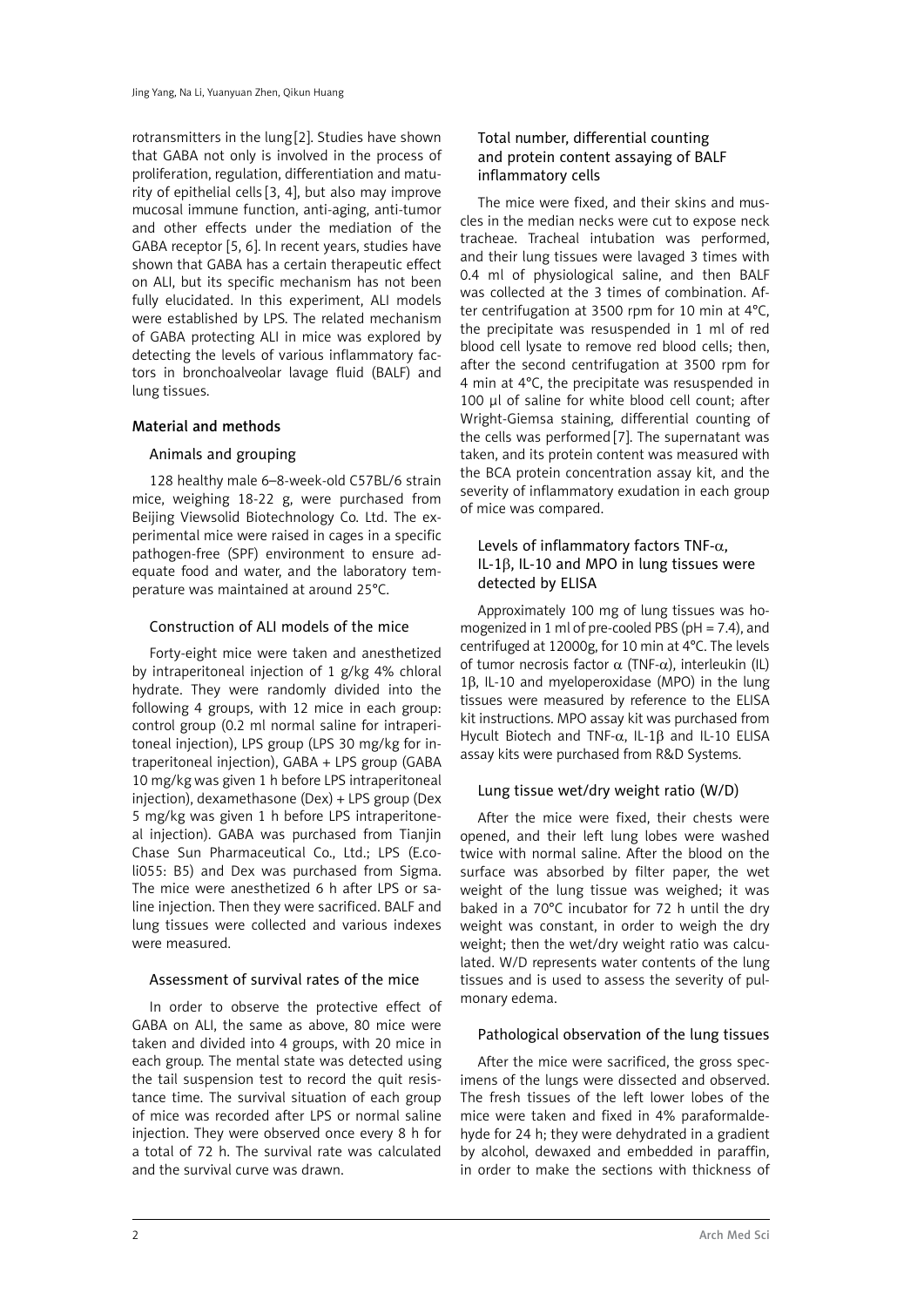4 μm; the pathological changes of the lung tissues were observed under a light microscope after HE staining. By reference to the method of Mikawa *et al.* [8], the degree of lung injury was evaluated according to the four categories "lung tissue congestion, edema, interstitial inflammation and inflammatory cell infiltration"; according to the severity of each category, the degree of lung injury was divided into level 0 (normal), level 1 (mild), level 2 (moderate), level 3 (severe) and level 4 (extremely severe), and the total lung injury score was calculated by the scoring and addition for the four categories.

#### Immunohistochemistry assay

The lung tissue sections were fixed on slides with 4% paraformaldehyde for 15 min, and the slides were immersed and washed in phosphate buffered saline (PBS) 3 times, 3 min each time. Normal goat serum was added dropwise to the slides and blocked at room temperature for 30 min. Then, a sufficient amount of the diluted primary antibody was added dropwise to each slide, placed in a wet chamber, and incubated at 4°C overnight. The next day, the slides of the cells were immersed and washed 3 times with PBST, 3 minutes each time; the diluted HRP-labeled secondary antibody was added dropwise and incubated at 37°C for 1 h in a wet chamber; the sections were immersed 3 times with phosphate buffered solution (PBST), 3 minutes each time. Diaminobenzidine (DAB) was added dropwise, and incubated for 30 s in the dark. The slides were sealed with a slide sealing liquid and then images were observed and collected under a light microscope.

## Western blot

The protein was extracted using RIPA buffer and centrifuged at 4°C for 25 min. The protein contents were determined by the BCA method. The samples were separated by 12% SDS-PAGE and transferred to PVDF membrane. Rabbit antihuman GABA type A receptor or type B receptor antibody (1 : 200, Abcam, Shanghai, China) was added overnight at 4°C after the membrane was blocked by 4% BSA for 1 h. Then secondary antibody (1 : 1000) was added at room temperature for 1 h. An enhanced chemiluminescence (ECL) kit (Pierce, IL USA) was used for luminescence development [9].

## **Ethics**

All animal experiments and procedures were approved by the Institutional Animal Care and Use Committees of Shandong University, China (SDIU-2016443).

#### Statistical analysis

Statistical analysis was performed using SPSS 13.0 software. Quantitative data were expressed as mean  $\pm$  standard deviation ( $\bar{x}$   $\pm$  SD), one-way analysis of variance (ANOVA) was used for comparison between groups, and the q-test was used for comparison between groups. The survival rate was calculated by Kaplan-Meier curve, and the survival curves of different groups were compared by the log-rank test. *P* < 0.05 showed that the difference was statistically significant.

# Results

#### Survival rates of the mice

The mice of the control group were active, breathing evenly and with shiny hair, while the mice of the LPS group were in poor spirits, showing markedly reduced activity, with purulent exudation in the corners of their eyes; some of them had diarrhea and nosebleeds, accelerated breathing, cowering legs, slow response and messy hair. The general mental state of the LPS + GABA group and the LPS + Dex group was significantly better than that of the LPS group. The tail suspension test was used to detect the mental state of mice in each group, and the time of "Quit resistance" was recorded. It was found that the quit resistance time of LPS was shortened, while the quit resistance time was significantly prolonged after GABA or Dex treatment (Figure 1 A). After modeling, the survival time of each mouse was recorded, and the survival analysis curve was drawn. The results are shown in Figure 1 B. Deaths occurred mainly during the  $24<sup>th</sup>$  h to the  $72<sup>nd</sup>$  h, and deaths were less after the  $72<sup>nd</sup>$  h. At the same time, the logrank method was used to compare the survival rates among different groups. The results showed that there was no mouse death in the control group, and the survival rate of the LPS group was significantly lower than that of the control group (*p* < 0.05). GABA and Dex could significantly improve the survival rate of ALI mice induced by LPS  $(p < 0.05)$ .

## Expression of GABA receptors in the lungs

Next, it can be observed that immunoreactive reactions of GABAA and GABAB receptors are mainly localized in the cytoplasm of airway epithelial cells, showing a brownish-yellow sporadic expression. In the ALI models, the expression of GABAA and GABAB receptors was significantly enhanced. After GABA treatment, the expression of GABAA receptor was significantly decreased, and GABAB was significantly enhanced (Figure 2 A). The results of Western blot showed similar trends, indicating that the inflammatory response can be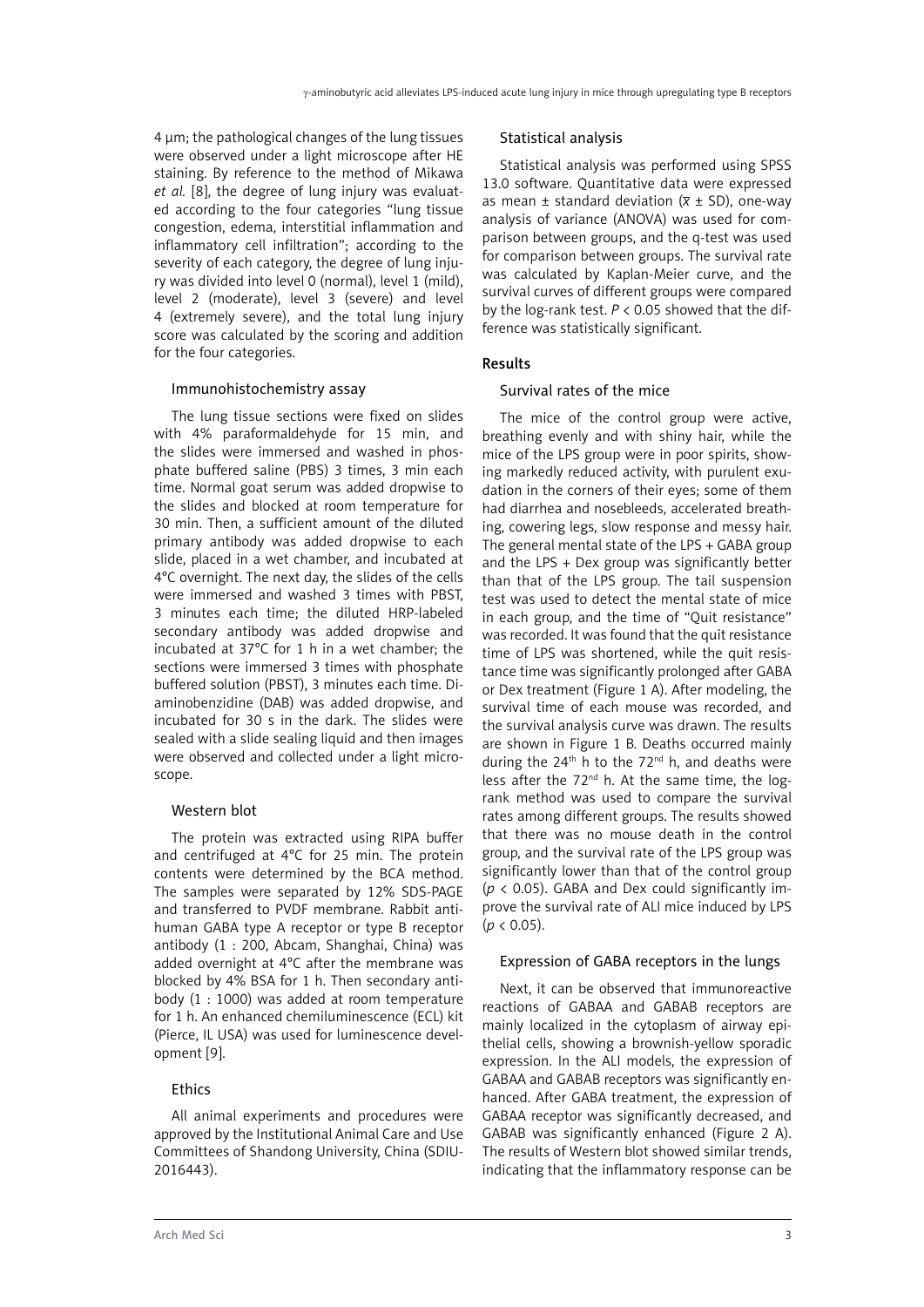





inhibited effectively by regulating the balance of type A and B receptors (Figure 2 B).

## Expression of TNF-α, IL-1β, IL-10 and MPO in lung tissues

The levels of TNF- $\alpha$  and IL-1 $\beta$  in the lung of the LPS group were significantly higher than those in the lung of the control group ( $p < 0.01$ ); GABA and Dex could significantly down-regulate the levels of TNF-α and IL-1β in lung ( $p < 0.05$ ). The difference in TNF- $\alpha$  and IL-1 $\beta$  levels between the LPS + Dex group and the LPS + GABA group was not statistically significant (Figures 3 A, B). Moreover, the IL-10 level in the lung of the LPS group was significantly higher than that in the lung of the control group ( $p < 0.01$ ), which was significantly higher than that in the lung of the LPS group after GABA treatment (*p* < 0.05, Figure 3 C). The MPO level in the lung tissues of the LPS group was significantly higher than that in the lung tissues of the control group at 6 h after modeling ( $p < 0.01$ ), which was significantly lower than that in the LPS group after GABA treatment (*p* < 0.05, Figure 3 D).

**Figure 1.** Survival rates of the mice  $(n = 20)$ . **A** – Tail suspension test.  $B$  – survival rates of each group *\*P < 0.05 vs. control; #p < 0.05 vs. LPS.*

## Changes in total number of cells, number of neutrophils and protein content of inflammatory cells in BALF

The total number of cells, the number of neutrophils and the level of protein in BALF of the LPS group were significantly higher than those in the control group  $(p < 0.01)$ , which were significantly decreased in the LPS + GABA group and the LPS + Dex group (*p* < 0.05). There was no significant difference between the LPS + GABA group and the LPS + Dex group (Figures 4 A–C).

#### Pathological changes in lung tissues

After HE staining in lung tissues of the mice, there were no inflammatory cells infiltrated in the lung tissues of the control group. However, in the LPS group, there were disordered alveolar structure, alveolar capillary exudation and hemorrhage, massive inflammatory cell infiltrated in the pulmonary interstitium and alveolar spaces, thickened alveolar walls and some collapsed alveoli. Hemorrhagic exudation of pulmonary interstitium and alveoli in the LPS + GABA group and the LPS + Dex group was less than that in the LPS group (Fig-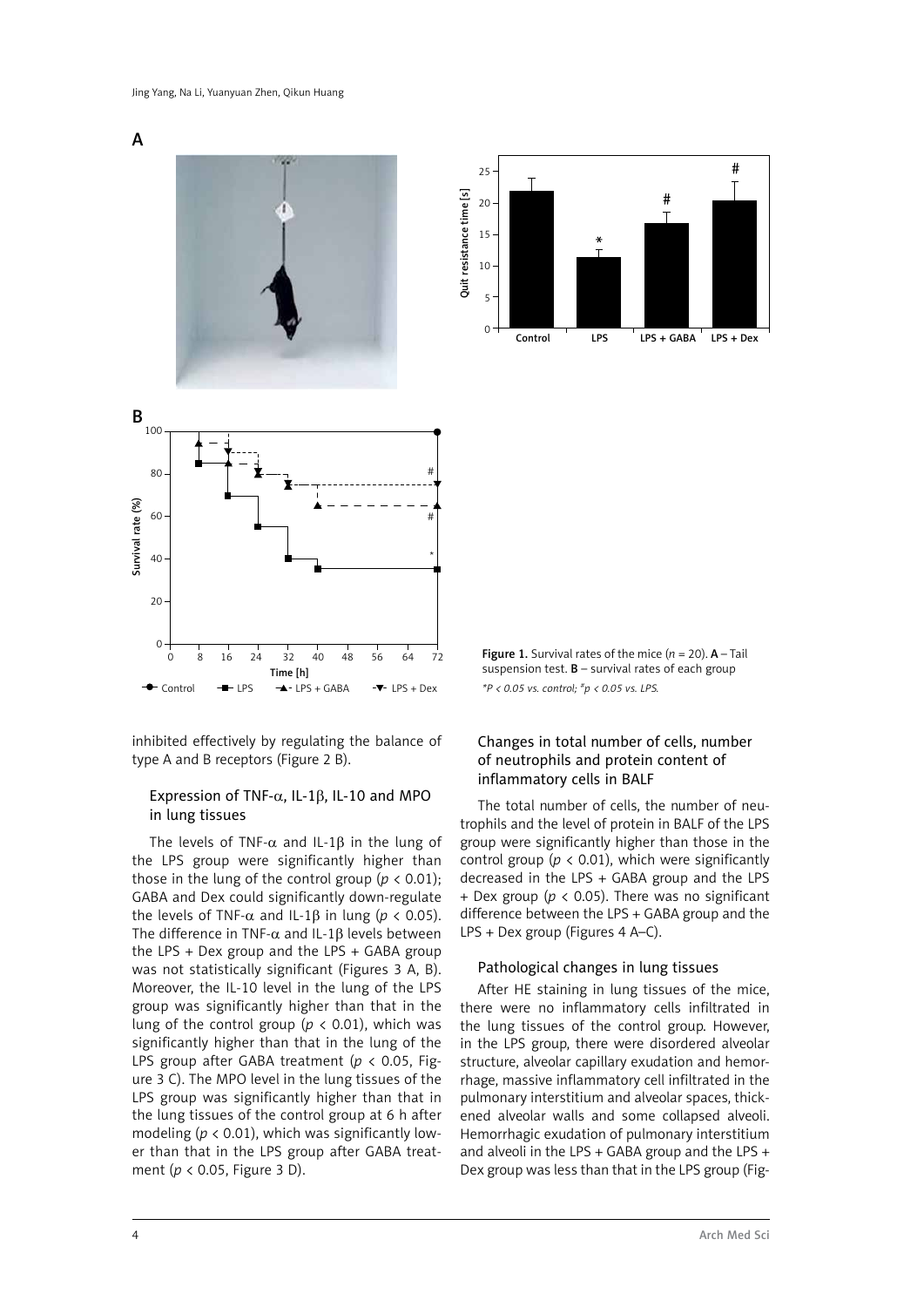

Figure 2. Expression levels of GABA receptor in the lungs were assayed using immunohistochemistry and Western blot (*n* = 10). A – Immunohistochemistry assay. B – Western blot assay



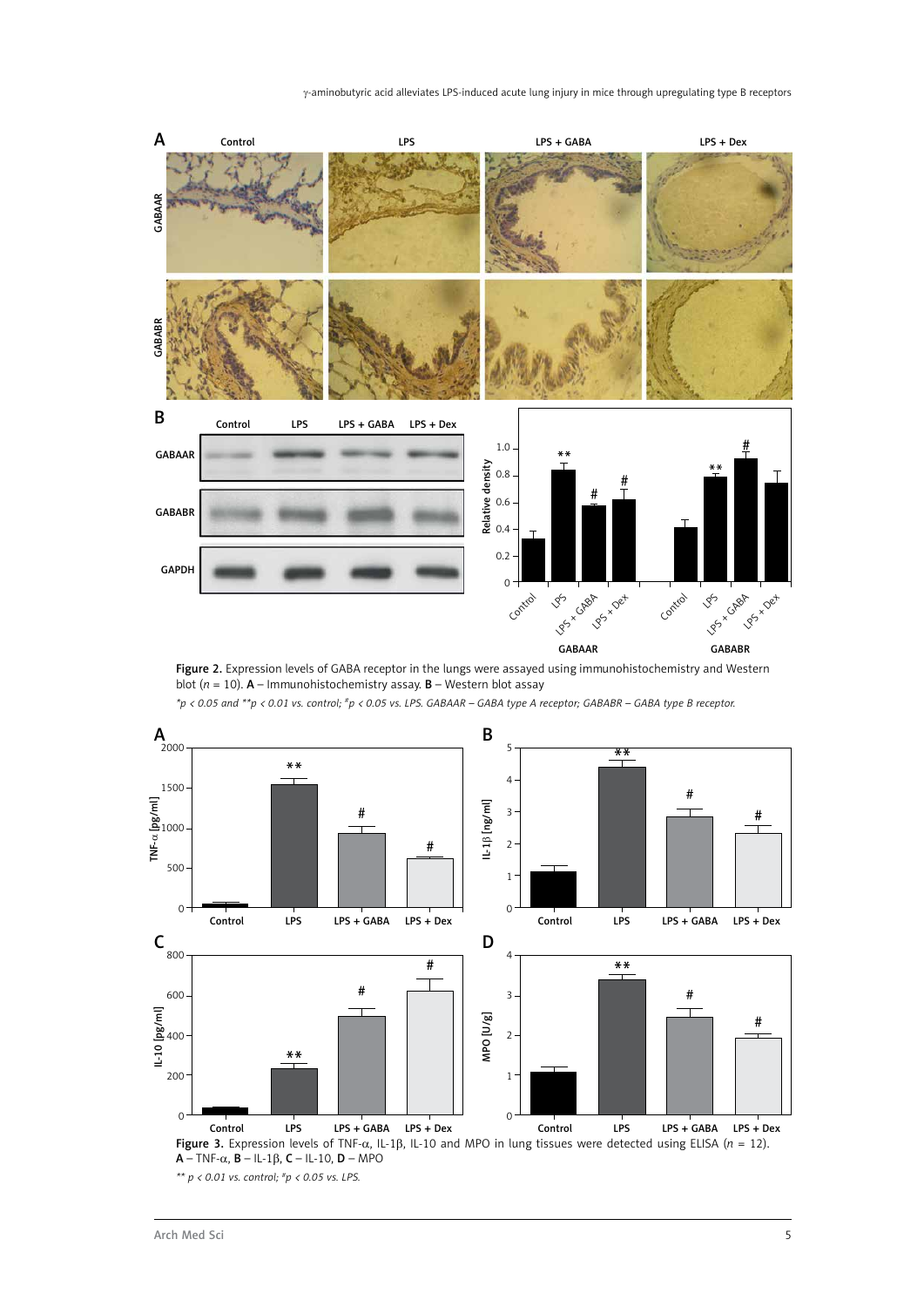

ure 5 A). The scores of pulmonary histopathology (Figure 5 B) showed that the scores of the LPS group were significantly higher than those of the control group ( $p < 0.01$ ), and the scores of the LPS + GABA group and the LPS + Dex group were significantly lower than those of the LPS group (*p* < 0.05). The results of lung tissue W/D weight showed that the lung tissue W/D weight ratio in the LPS group was significantly higher than that in the control group ( $p < 0.05$ , Figure 5 C) and significantly lower than those in the LPS + GABA group



Figure 4. Changes in total number of cells, number of neutrophils and protein content of inflammatory cells in BALF ( $n = 12$ ). **A** – Total number of cells, B – number of neutrophils, C – protein contents of inflammatory cells

*\*\* p < 0.01 vs. control; #p < 0.05 and ##p < 0.01 vs. LPS.*

and the LPS + Dex group ( $p < 0.05$ ). There was no significant difference in lung tissue W/D ratio between the LPS + GABA group and the LPS + Dex group (*p* > 0.05).

#### Discussion

Sepsis is a systemic inflammatory response caused by infection that can lead to multiple organ failure. Lung tissue is one of the most important target organs. So far, the pathogenesis of ALI/ acute respiratory distress (ARDS) has not been





*\*p < 0.05 and \*\*p < 0.01 vs. control; #p < 0.05 vs. LPS.*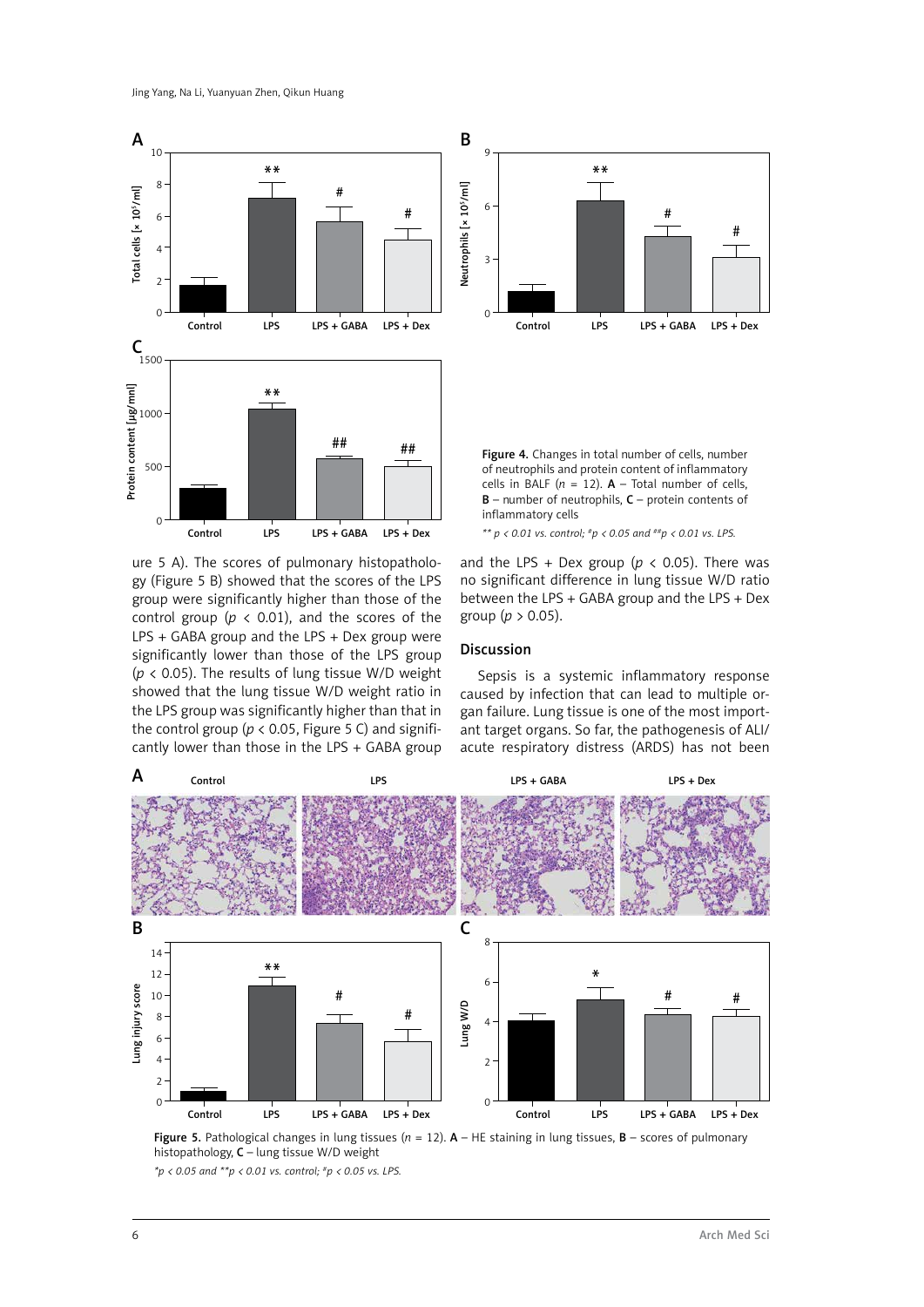very clear. The inflammatory mechanism mediated by the innate immune response may play a leading role. Neutrophil infiltration is the main marker of inflammation in the lungs during ALI. By releasing cytotoxic substances such as proteases and peroxides and a large number of inflammatory factors, it can damage capillary endothelial cells and alveolar epithelial cells and activate adjacent neutrophils to cause an inflammatory response of cascade amplification [10]. As a commonly used non-specific anti-inflammatory drug, Dex can significantly inhibit local and systemic inflammatory responses in patients with ALI, and improve patients' clinical symptoms and long-term prognosis, but its side effects are severe. Therefore, it is necessary to develop new and effective compounds that can replace hormone therapy in order to prevent systemic adverse reactions.

In this study, it was found that GABA alleviated the inflammatory response in ALI mice, improved the mental state of the mice, prolonged the survival time of the mice, and reduced the lung tissue damage caused by LPS and the infiltration of neutrophils and other inflammatory cells in their lungs; thereby a positive feedback path for cascade reactions of waterfall-like inflammation was blocked. LPS initiates a downstream signaling cascade reaction through toll-like receptor-4 (TLR-4) on the cell surface and induces gene expression of pro-inflammatory cytokines such as TNF- $\alpha$  and IL-1β. IL-10 is a Th $_2$ -cell-derived anti-inflammatory cytokine, which can effectively inhibit and terminate the inflammatory response, inhibit the release of inflammatory cytokines TNF- $\alpha$ , IL-1β, etc., and inhibit the immune inflammatory response. The results of this study showed that GABA significantly down-regulated the expression of TNF- $\alpha$  and IL-1 $\beta$ , up-regulated the expression of IL-10, and then maintained the relative balance between pro-inflammatory factors and anti-inflammatory factors. Thereby it is beneficial to the prognosis and outcome of ALI patients. MPO acts as a hallmark enzyme for neutrophils and its activity reflects the accumulation of neutrophils in lung tissue [11]. The activity of MPO was significantly increased when ALI occurred. Most drugs that control the inflammatory response of ALI can reduce the level of MPO. In this experiment, the application of GABA pre-protection significantly down-regulated the level of MPO in the lungs of the mice, suggesting that GABA attenuated LPS-mediated lung injury by inhibiting polynuclear neutrophil aggregation. Another characteristic of ALI is that a large amount of fluid is exuded into the alveolar space, which makes the alveolar-capillary barrier function impaired and results in alveolar edema and reduction of gas exchange efficiency. In order to determine the severity of

pulmonary edema and lung permeability in mice, the lung tissue W/D ratio was measured in this experiment. The results showed that, after GABA pre-protection was given to the mice, the lung tissue W/D ratio was significantly decreased, suggesting that GABA effectively alleviated pulmonary edema and prevented protein edema fluid from exuding into lung tissues; thereby ALI symptoms were alleviated.

GABA is decarboxylated by glutamate in the brain via GABA bypass with a flexible structure and the form of zwitterions [12]. GABA not only is the main inhibitory neurotransmitter in the brain, but also plays an important role in the morphogenesis and maturation of various tissues other than the central nervous system. It can exert various physiological functions through its two types of receptors: GABAA and GABAB receptors [12]. GABA-A receptors can form ligand-gated chloride channels, while GABA-B receptors belong to the G protein-coupled receptor family. GABAA receptor agonists include benzodiazepines (tranquilizers), barbiturates and pagoclone, which activate GABAergic pathways by directly binding to GABAA receptors and enhance the effect of GABA on inhibition of synaptic transmission. They have anti-anxiety, anti-epileptic seizures, anti-psychosis and anti-mania effects in the central nervous system [13]. GABAB receptor agonist is used as a muscle relaxant to attenuate pulmonary artery contractions and baclofen (GABAB-agonist) even in pulmonary veins [14]. There are many conflicting reports about which receptor of GABA exerts its anti-injury protective effect in ALI. Some reports showed that propofol, peripheral benzodiazepine receptor ligand Ro5- 4864 or anesthetic regimes can reduce ALI by up-regulating the GABA type A receptor [15–17]. However, another report showed that the GABA type A receptor could aggravate the inflammatory response syndrome and oxidative stress in the lungs and play an essential role in LPS-induced ALI [18]. Meanwhile, some reports showed that airway smooth muscle (ASM) expresses a large amount of GABAA and GABAB; GABAB agonists can inhibit ASM contraction, microvascular leakage, etc [19, 20]. Airway epithelium can also express a large amount of GABAA and GABAB, and GABAB agonists can promote epithelial cell proliferation and mucus clearance [21], indicating that activation of the GABAB receptor plays a role against ALI. In the present ALI models, the expression levels of both GABAA and GABAB receptors were enhanced. After exogenous GABA treatment, the expression of receptor GABAA was significantly decreased, and GABAB was significantly enhanced, indicating that the inflammatory response can be inhibited effectively by down-regulating the GABAA receptor and up-regulating the GABAB receptor.